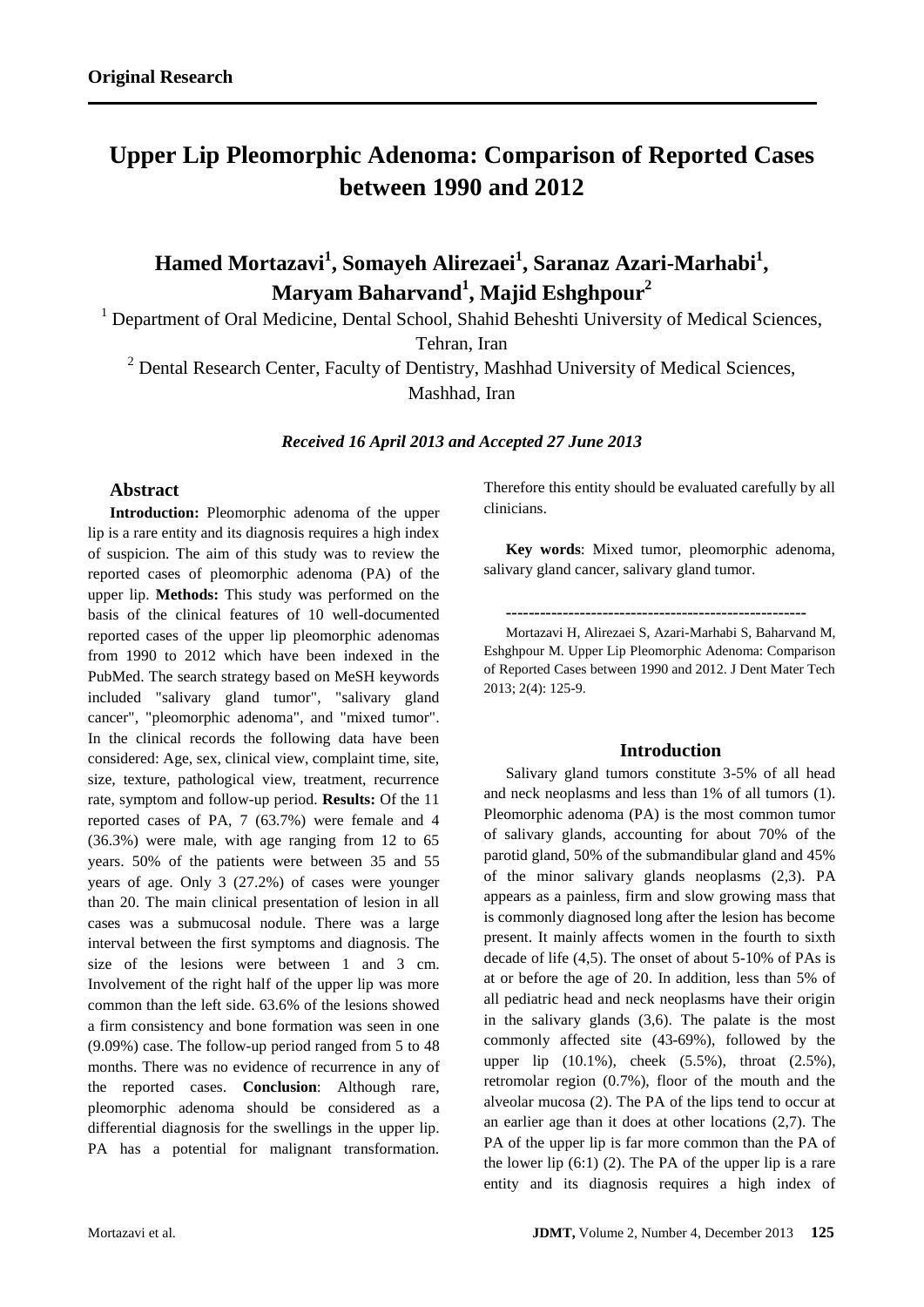suspicion. Therefore the aim of this study was to review of the upper lip PAs in the well-documented reported cases from 1990 to 2012.

## **Materials and Methods**

This study was performed on the basis of the clinical features of 10 well-documented full text reported cases of the upper lip pleomorphic adenomas between 1990 and 2012 which have indexed in the PubMed. The search strategy based on MeSH keywords included "salivary gland tumor", "salivary gland cancer", "pleomorphic adenoma", and "mixed tumor". In the clinical records, the following data was considered: age, sex, clinical view, complaint duration, site, size, texture, pathologic view, treatment, recurrence rate, symptoms and follow-up period. For the studies performed before 1990, we were unable to find the necessary information. Also some of these reports were not in English. Therefore, these studies were excluded.

## **Results**

Of the 11 full text reported cases of PA, 7 (63.7%) were female and 4 (36.3%) were male. The female to male ratio was about 2:1. Although the patients' age ranged from 12 to 65 years, about half of them were between 35 and 55 and only 3 (27.2%) individuals were younger than 20. The main clinical presentation of the lesion in all cases was an asymptomatic nodule. Furthermore, all reported cases were encapsulated and surgery was the accepted treatment. There was a large time gap of 12 to 96 months (mean: 54 months) between the onset of first symptoms and making the diagnosis. The size of the lesions was between 1 and 3 cm, with the average of 2 cm. Involvement of the right half of the upper lip was more common than the left. 63.6% of the lesions had a firm consistency and bone formation was seen in one (9.09%) case. All cases (100%) were capsulated and surgical excision was the treatment of choice. The follow-up period ranged from 5 to 48 months with the average of 28 months. There was no evidence of recurrence in any reported cases. Additional data were summarized in Table 1.

| $110111$ $1770 - 2012$    |                |        |        |           |                 |                          |         |           |
|---------------------------|----------------|--------|--------|-----------|-----------------|--------------------------|---------|-----------|
| Author                    | No. of         | Age    | Sex    | Complaint | Site            | Size                     | Texture | Follow-   |
|                           | cases          | (year) |        | duration  |                 | (cm)                     |         | up period |
|                           |                |        |        | (month)   |                 |                          |         | (month)   |
| Kataria <sup>2</sup>      | $\mathbf{1}$   | 65     | female | 24        | upper lip       | $1.5\times2$             | Firm    | 16        |
| 2011                      |                |        |        |           | upper lip/right |                          |         |           |
| Ali $^{24}$               | $\overline{2}$ | 33     | male   | 18-19     |                 | $3\times3$               | rubbery | 12        |
| 2011                      |                |        |        |           |                 |                          |         |           |
| Küçük <sup>8</sup>        | 3              | 35     | Male   | 84        | upper lip/right | $1.8 \times 1.5$         | Firm    |           |
| 2011                      |                |        |        |           |                 |                          |         |           |
| Debnath <sup>5</sup>      | $\overline{4}$ | 55     | Female | 12        | upper lip/left  | $1.5\times2$             | rubbery | 12        |
| 2010                      |                |        |        |           |                 |                          |         |           |
| Pons Vicente <sup>1</sup> | 5              | 51     | Female | 120       | upper lip       | $1\times1.3$             | Firm    | 48        |
| 2008                      |                |        |        |           |                 |                          |         |           |
| Lotufo <sup>6</sup>       | 6              | 12     | Male   | 12        | upper lip/right | $1.5\times2$             | Rubbery | 12        |
| 2008                      |                |        |        |           |                 |                          |         |           |
| Asuquo <sup>21</sup>      | $\overline{7}$ | 40     | Female | 120       | upper lip       |                          | Firm    | 26        |
| 2009                      |                |        |        |           |                 |                          |         |           |
| Jorge <sup>3</sup>        | 8              | 15     | Female | 24        | upper lip       | $1\times3$               | Firm    | 5         |
| 2002                      |                |        |        |           |                 |                          |         |           |
| Jorge <sup>3</sup>        | 9              | 18     | Female | 12        | upper lip       | $1\times3$               | Firm    | 39        |
| 2002                      |                |        |        |           |                 |                          |         |           |
| Hamakawa <sup>22</sup>    | $10\,$         | 53     | Female | 24        | upper lip/left  | $1\times1$               | Hard    | 48        |
| 1997                      |                |        |        |           |                 |                          |         |           |
| Narita <sup>23</sup>      | 11             | 61     | Male   | 96        | upper lip/left  | $\overline{\phantom{a}}$ | Firm    |           |
| 1990                      |                |        |        |           |                 |                          |         |           |

**Table 1.** Clinical data of 10 upper lip pleomorphic adenomas in the English-language literature indexed in the PubMed from 1990-2012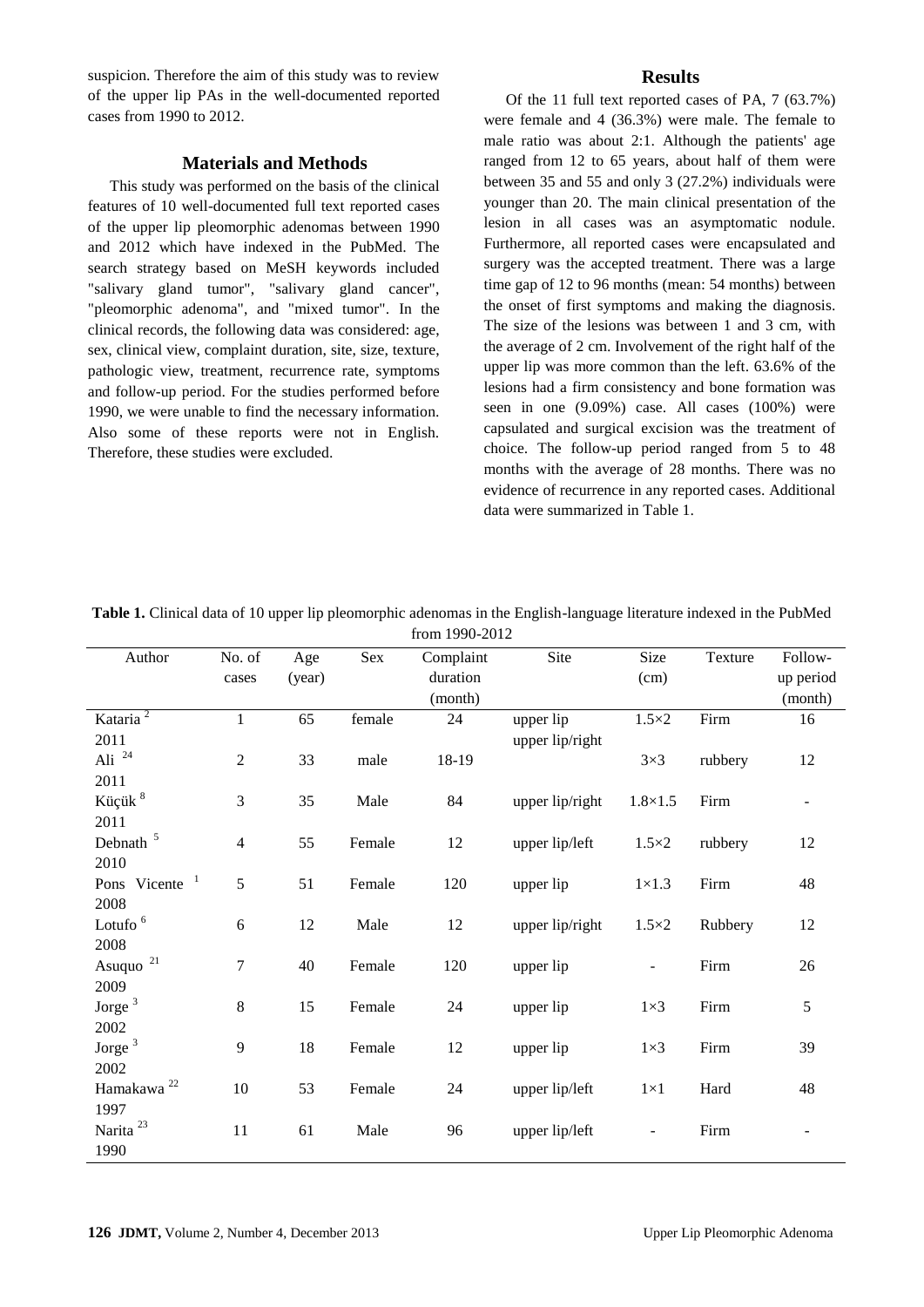## **Report of a New Case**

A 20-year-old female patient attended to the Oral Medicine Department, Dental School, Shahid Beheshti University of Medical Sciences complaining of a swelling in her upper lip. Her history revealed a mass appeared in the left half of her upper lip about 12 months ago which gradually increased in size. The lesion was asymptomatic and did not cause any functional limitation or disability for the patient. Clinical examination showed a freely movable mass of firm consistency with the size of about 1.5×1.8cm. The overlying mucosa was smooth and intact with a pinkish color (Fig. 1). The medical history was unremarkable. Based on the clinical examination the diagnosis of a salivary gland tumor or a benign mesenchymal tumor was made.

Under local anesthesia, the tumor was completely removed by an intraoral excisional biopsy, a common surgical procedure (Fig. 2). Histopathologic examination of the specimen revealed an encapsulated tumor composed of a mixture of glandular epithelium and myoepithelial cells within a mesenchymal-like stroma. The epithelium was arranged in ducts, cystic structures and sheets. There were also nests of epithelial cells with squamous metaplasia and keratin pearl formation. Sheets of plasmacytoid, epitheloid and a few clear myoepithelial cells in a chondroid, mucoid and hyalinized stroma were seen as well. There was no evidence of malignancy. The histopathologic diagnosis of pleomorphic adenoma was established. Subsequent follow-up after 1 year revealed no signs of recurrence.



**Figure 1.** Clinical presentation of a patient with pleomorphic adenoma



**Figure 2.** Total surgical excision of the tumor

#### **Discussion**

#### *Definition and Etiopathogenesis*

Pleomorphic adenoma or benign mixed tumor is the most common salivary neoplasm, accounting for 40% of all minor salivary gland tumors (8,9). Tumors arising from the minor salivary glands are uncommon clinical entities and comprise 10-25% of all salivary gland neoplasms. Malignant transformation may occur in as many as 5% of cases (5,9). The main etiopathogenesis of PA remains unclear. Cytogenic and molecular studies have described that it is of epithelial origin with chromosomal abnormalities at 8q12 and 12q15 (5,6). Exposure to ionizing radiation has been the only known risk factor for cancers of the salivary glands (9-11).

#### *Clinical and Pathological Aspects*

Clinically, PA is seen as a painless, slow- growing, soft to firm mass with a normal-color overlying mucosa. This lesion is usually asymptomatic although occasionally it is tender and ulcerated and the patient has difficulty in talking. The lesion is displaceable without any adherence to either superficial or deep layers (1,2). The most common sites of a PA are the palate, lips, buccal mucosa, tongue, floor of the mouth, tonsils, pharynx, retromolar area and the nasal cavity  $(1,5,12)$ . The size of the tumors varies from 0.8 to 5cm with an average of 2.6cm (3). Most studies showed that PAs are more common in females than in males (the female-male ratio is 7:3). It is also reported that salivary gland tumors are more common in black women while there is no sex predilection in whites (8,13). Minor salivary gland tumors are rare entities in children. However, Jorge et al. (3) and Lotufo et al. (6) reported the PA of the upper lip in three patients under the age of 18. According to Bradley et al. (14), pediatric salivary gland epithelial neoplasms usually occur between 7 and 16 years of age, with an average of 10.5 years. The peak incidence of PA arising from minor salivary glands of the lips is in the third and fourth decades of life, with an average of 33.2 years. In addition, there is a propensity for malignant tumors to occur on the lower lip, whereas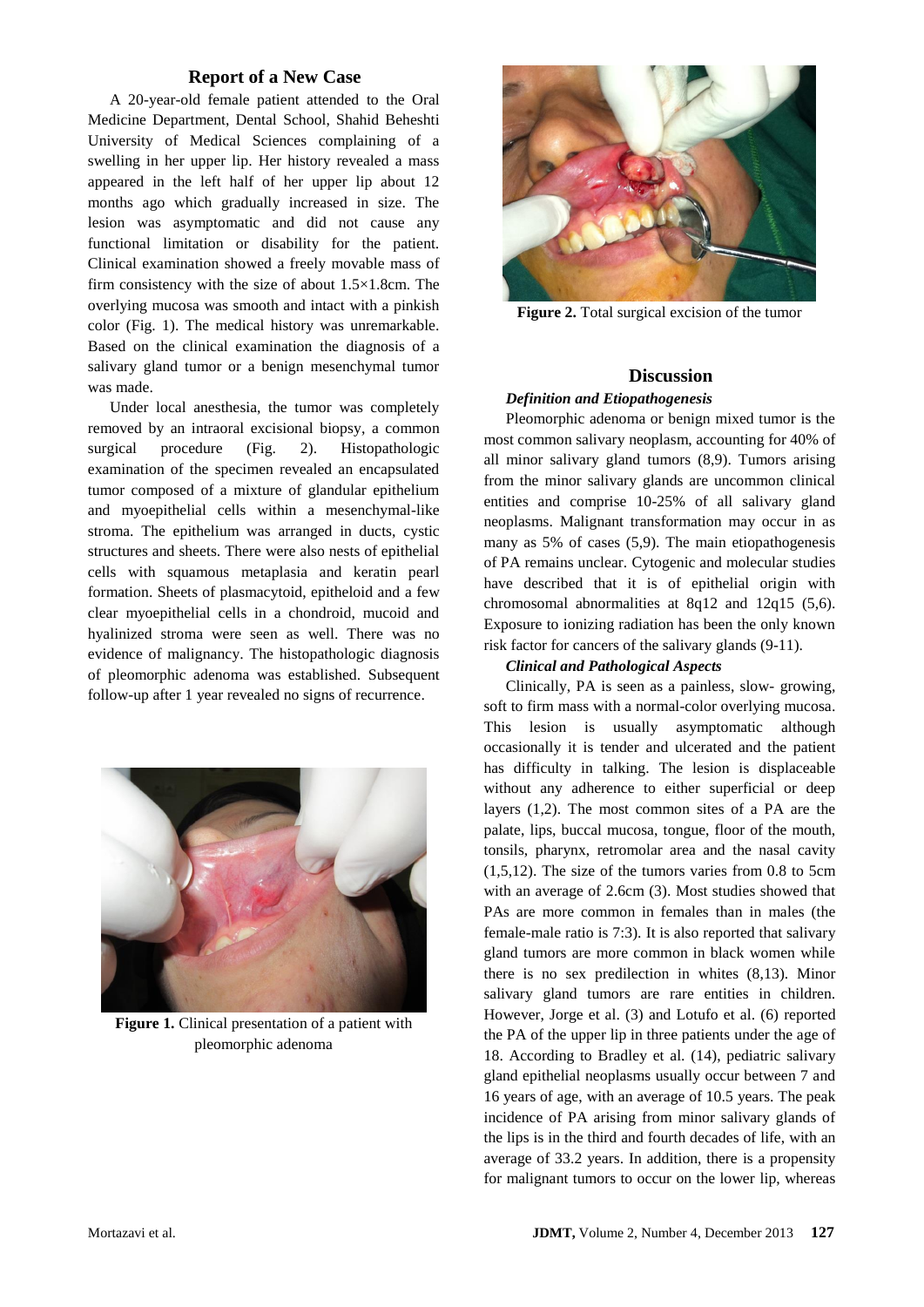benign lesions predominate on the upper lip. This finding may be related to the differences in embryonic development between the lower and upper lips (2,7). There is a large time interval between the first symptoms and diagnosis of PA, ranging from 2 days to 15 years (3).

Histologically, PA of the extra-major salivary glands is similar to that in the major salivary glands and is composed of a mixture of epithelial and stromal elements. There are three major histologic subtypes; myxoid (80% stroma), cellular (myoepithelial predominant), and mixed (classic) (9,15). Ductal epithelial glands make up glandular and cystic structures of various sizes. Myoepithelial cells are responsible for the production of extra cellular matrix with chondroid, collagenous, mucoid and osseous stroma (3,5). Myxochondroid changes are the most frequent change in the stroma. The cartilaginous differentiation areas are commonly observed in immunohistochemical evaluations in tumors arising from the parotid glands. The ductal epithelial element is positive with keratin and EMA and also, the myoepithelial component stains positively with actin, myosin, keratin, other smooth muscle-specific proteins, fibronectin and S-100 (5,8). A capsule is usually seen in PA. However, it may be incomplete or show infiltration by the tumor cells. This lack of complete encapsulation is more common for minor salivary gland neoplasms. The capsule forms as a result of the fibrosis of the surrounding parenchyma (16).

### *Diagnosis and Differential Diagnosis of PA*

The diagnosis of minor salivary gland tumors is based on the clinical history and physical examination, supported by complementary techniques including computerized tomography (CT), magnetic resonance imaging (MRI), sialography, fine needle aspiration biopsy (FNAB) and incisional biopsy. CT scanning is the best for bony involvement and MRI is better for displaying soft tissue invasion or perineural spread. However, the combination of these methods helps making a tentative diagnosis (1,3). Differential diagnosis of intraoral pleomorphic adenoma includes other minor salivary gland tumors (mucoepidermoid carcinoma, myoepithelioma, basal cell adenoma) and benign and malignant mesenchymal neoplasms (lipoma, neurofibroma, rabdomyo and sarcoma) (1,3,17-19).

#### *Treatment and Prognosis*

Pleomorphic adenomas are usually treated by surgical excision. Superficial parotidectomy and total parotidectomy were suggested for lesions in the superficial and deep lobes of the parotid gland, respectively. Submandibular gland tumors are best treated by total removal of the gland with the neoplasm. Minor salivary gland tumors are usually excised with a safe margin. It is important to know that an inadequate resection or rupture of the capsule can lead to local recurrence (2,8,9,21).

The prognosis of PA is excellent, with a cure rate of 95%. In addition, tumors with a weak or negative staining for PCNA and P.53 have better prognosis (3,19). According to the literature since 1939, recurrences occur in 2-44% of pleomorphic adenomas. The risk for recurrence seems to be lower for tumors of the minor salivary glands. Inadequate surgery was reported to be the main cause of recurrence (8,9,20-24). Furthermore, it is noted that the chances of recurrence are higher when PA occurs before 30 years of age (6).

## **Conclusion**

Although rare, pleomorphic adenoma should be considered as a differential diagnosis of swellings in the upper lip. This lesion, in most frequent cases, is asymptomatic and the patient may not be aware of its existence and is discovered accidentally by a dentist. Also, it is important to know that pleomorphic adenoma can transform to a malignant lesion.

#### **References**

- 1. Pons Vicente O, Almendros Marqués N, Berini Aytés L, Gay Escoda C. Minor salivary gland tumors: A clinicopathological study of 18 cases. Med Oral Patol Oral Cir Bucal 2008;13:E582-8.
- 2. Kataria SP, Tanwar P, Sethi D, Garg M. Pleomorphic adenoma of the upper lip. J Cutan Aesthet Surg 2011;4:217-9.
- 3. Jorge J, Pires FR, Alves FA, et al. Juvenile intraoral pleomorphic adenoma: report of five cases and review of the literature. Int J Oral Maxillofac Surg 2002;31:273-5.
- 4. Williamson JJ, Meskin LH. Pleomorphic adenoma of the upper lip. Oral Surg Oral Med Oral Pathol 1965;20:771-5.
- 5. Debnath SC, Adhyapok AK. Pleomorphic adenoma (benign mixed tumor) of the minor salivary glands of the upper lip. J Maxillofac Oral Surg 2010;9:205-8.
- 6. Lotufo MA, Júnior CA, Mattos JP, França CM. Pleomorphic adenoma of the upper lip in a child. J Oral Sci 2008;50:225-8.
- 7. Bernier JL. Mixed tumors of the lip. Ann Dent1945:4:125-30.